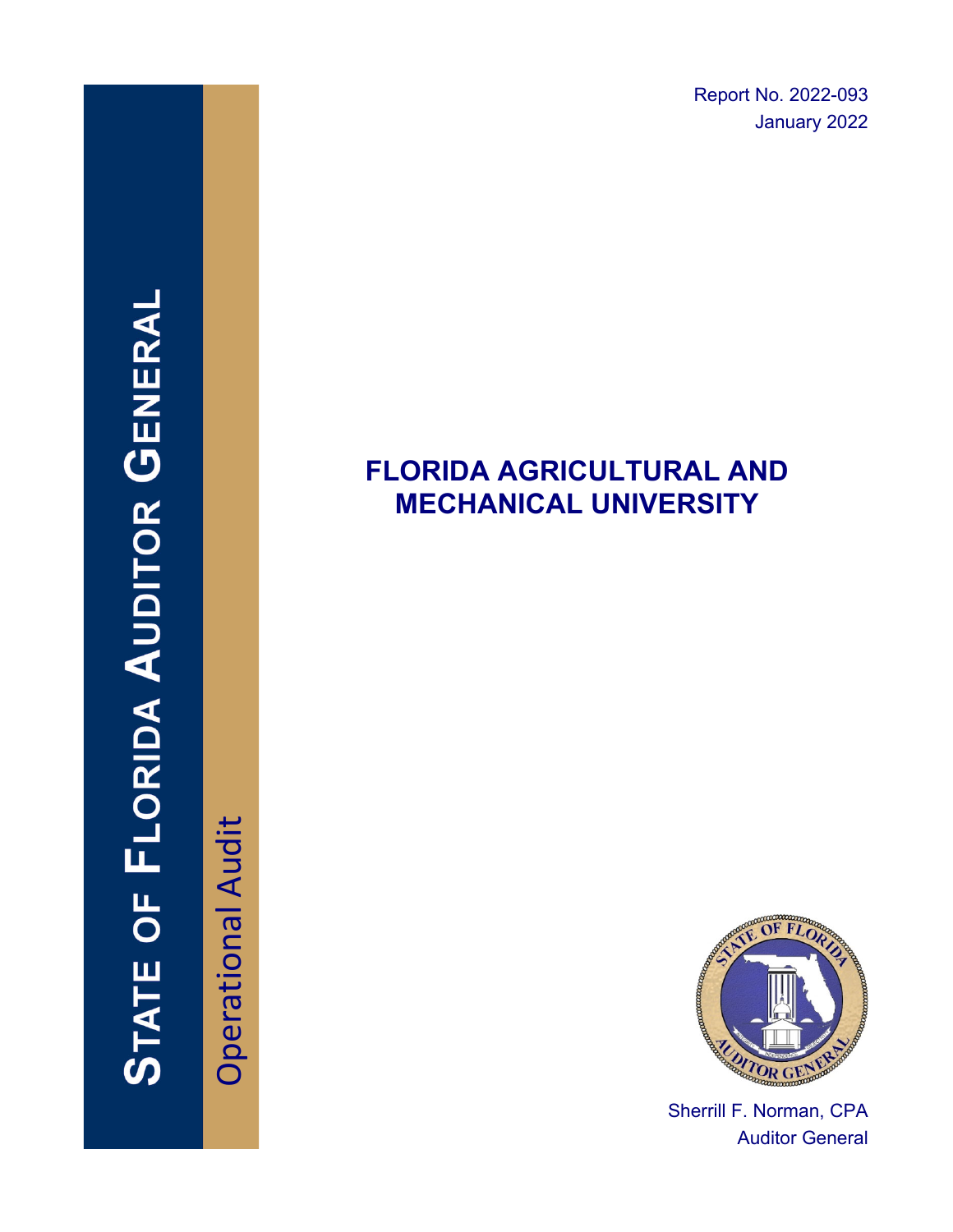#### **Board of Trustees and President**

During the period January through December 2020, Dr. Larry Robinson served as President of the Florida Agricultural and Mechanical University and the following individuals served as Members of the Board of Trustees:

> Ann Marie Cavazos<sup>a</sup> Belvin Perry Jr. Otis Cliatt II from 12-11-20 Craig Reed Thomas W. Dortch Jr. Kenward Stone from 10-27-20<sup>d</sup> Michael Dubose from  $12-11-20<sup>b</sup>$  Nicole Washington David Lawrence Jr.

Kelvin L. Lawson, Chair **Dominique Xavier McClinton from 5-1-20**<sup>c</sup> Kimberly Ann Moore, Vice Chair Rochard Moricette through  $4-30-20$  c Kristin Harper **Robert L. Woody through 12-10-20** 

- <sup>a</sup> Faculty Senate Chair.<br><sup>b</sup> Trustee position vacant 1-1-20, through 12-10-20.
- c Student Body President.
- d Trustee position vacant 1-1-20, through 10-26-20.

The team leader was Craig J. Pohlmann, CPA, and the audit was supervised by Maria G. Loar, CPA.

Please address inquiries regarding this report to Jaime N. Hoelscher, CPA, Audit Manager, by e-mail at jaimehoelscher@aud.state.fl.us or by telephone at (850) 412-2868.

This report and other reports prepared by the Auditor General are available at:

[FLAuditor.gov](http://flauditor.gov/) 

Printed copies of our reports may be requested by contacting us at:

**State of Florida Auditor General** 

**Claude Pepper Building, Suite G74 ∙ 111 West Madison Street ∙ Tallahassee, FL 32399-1450 ∙ (850) 412-2722**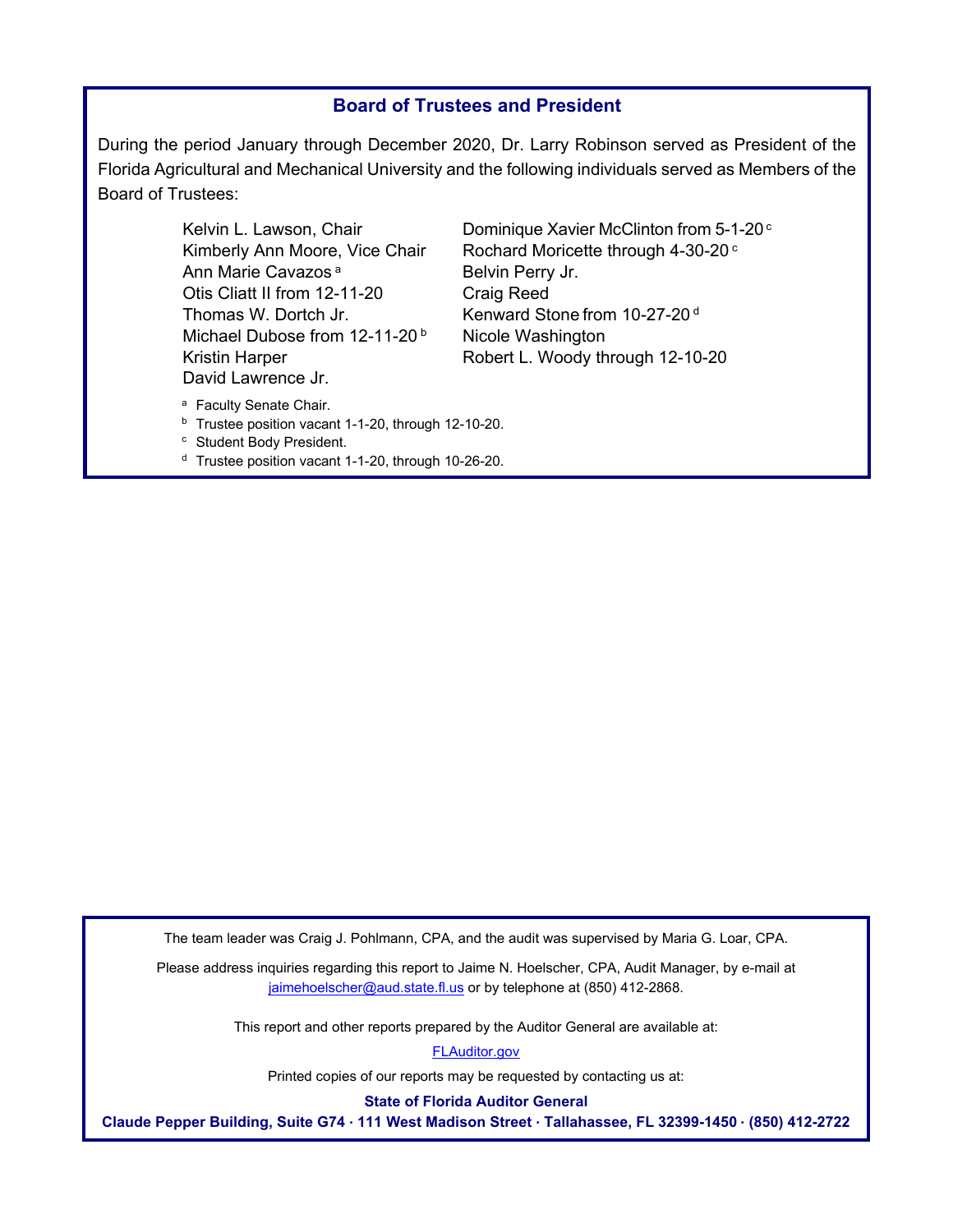## **FLORIDA AGRICULTURAL AND MECHANICAL UNIVERSITY**

## *SUMMARY*

This operational audit of the Florida Agricultural and Mechanical University (University) focused on selected University processes and administrative activities and included a follow-up on findings noted in our report No. 2019-063. Our operational audit disclosed the following:

**Finding 1:** For the 2019-20 fiscal year, the University could not demonstrate the basis for recording Special Investments with State Treasury Account (SPIA) balances totaling \$48.5 million among only 9 of the University's 30 funds and all SPIA income totaling \$1.3 million in only 1 unrestricted fund.

### *BACKGROUND*

The Florida Agricultural and Mechanical University (University) is part of the State university system of public universities, which is under the general direction and control of the Florida Board of Governors (BOG). The University is directly governed by a Board of Trustees (Trustees) consisting of 13 members. The Governor appoints 6 citizen members and the BOG appoints 5 citizen members. These members are confirmed by the Florida Senate and serve staggered 5-year terms. The Faculty Senate Chair and Student Body President also are members.

The BOG establishes the powers and duties of the Trustees. The Trustees are responsible for setting University policies, which provide governance in accordance with State law and BOG Regulations. The University President is selected by the Trustees and confirmed by the BOG. The University President serves as the Executive Officer and the Corporate Secretary of the Trustees and is responsible for administering the policies prescribed by the Trustees for the University.

## *FINDING AND RECOMMENDATION*

#### **Finding 1: Investments**

State law<sup>1</sup> requires each university to establish and maintain internal controls designed to, among other things, detect fraud, ensure reliability of financial records and reports, and safeguard assets. To assist universities' design of these controls, the *Interinstitutional Committee on Finance and Accounting Financial Statement Guide for Fiscal Year 2021* (*ICOFA Financial Statement Guide*) established standard general ledger accounts and funds to provide for the generation of required financial statements.

The accounts and funds established by the *ICOFA Financial Statement Guide* include asset accounts such as Cash in Bank and Special Investments with State Treasury Account (SPIA), revenue accounts such as Investment Income, and funds such as the Current Fund - Unrestricted and Current Fund - Restricted. Transactions promptly and accurately recorded by account and fund promote government transparency and help demonstrate consistency with the *ICOFA Financial Statement Guide*,

<sup>&</sup>lt;sup>1</sup> Section 1010.01(5), Florida Statutes.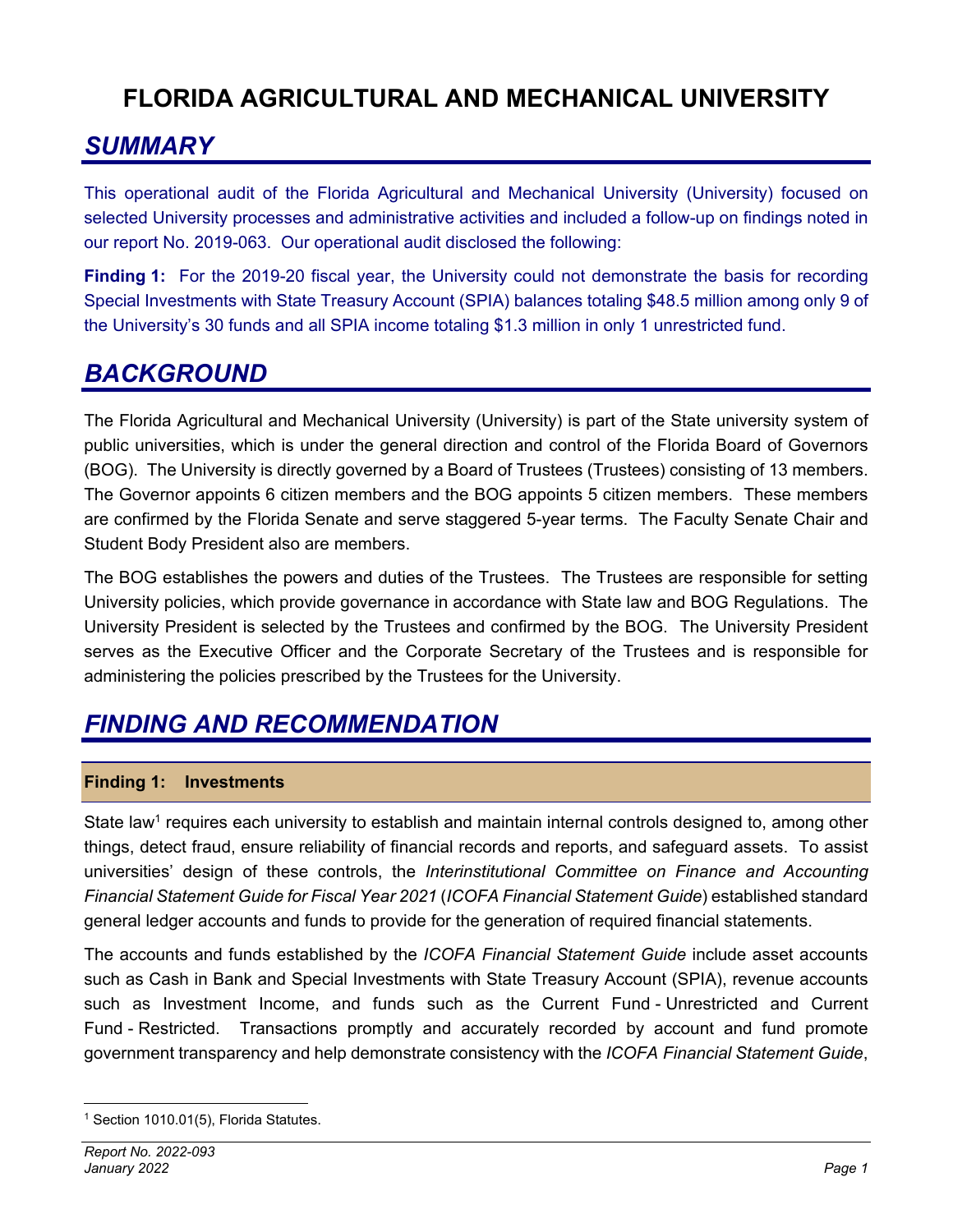the reliability of University financial records and reports, and that SPIA income is accumulated and used in accordance with applicable funding restrictions. In addition, effective internal controls require reconciliations of SPIA account balances to general ledger control accounts by fund be performed on a timely, routine basis (at least monthly) with reconciling items promptly identified, thoroughly investigated, adequately documented, and resolved.

As part of our audit, and as shown in Table 1, we summarized transactions from the State Treasury SPIA records for the 2019-20 fiscal year. While the University only had 28 transactions (i.e., 12 purchases, 4 sales, and 12 monthly interest income earnings, net of administrative fees) during the fiscal year, the University did not promptly record SPIA transactions to the SPIA general ledger accounts by respective fund but recorded those transactions in the Cash in Bank accounts.

**Table 1 SPIA Account Transactions** 

|                                         | <b>Transaction</b> |                |
|-----------------------------------------|--------------------|----------------|
|                                         | <b>Totals</b>      | <b>Balance</b> |
| July 1, 2019, Beginning Balance         |                    | \$43.7         |
| 12 SPIA Purchase Transactions           | \$15.7             |                |
| 4 SPIA Sale Transactions                | (12.2)             |                |
| 12 Monthly Interest Income Transactions | 1.3                |                |
| June 30, 2020, Ending Balance           |                    | S48.5          |
| Excluding the fair market value (FMV)   |                    |                |
| adjustment of \$1.4 million             |                    |                |

#### **2019-20 Fiscal Year (in millions)**

Source: State Treasury SPIA records.

As of June 30, 2020, the University maintained 30 funds (including 17 restricted and 13 unrestricted funds) with total combined Cash in Bank and SPIA balances of \$83.4 million. For financial statement reporting purposes, the University reclassified the \$48.5 million from the Cash in Bank accounts to SPIA accounts in 9 funds (\$45.8 million in 7 unrestricted funds and \$2.7 million in 2 restricted funds) and also proportionately allocated the \$1.4 million FMV adjustment to the 9 funds. However, the reclassifications and FMV adjustment occurred without documented consideration of the actual amount of SPIA investments in the 9 funds or in the other 21 funds, which had Cash in Bank account balances totaling \$14.6 million at June 30, 2020,<sup>2</sup> and represented 18 percent of the total Cash in Bank account balances on that date. In addition, throughout the year, the University earned SPIA income totaling \$1.3 million but only recorded that income in the Auxiliary Trust Fund, an unrestricted fund, without recording income in any of the other 17 restricted or 12 unrestricted funds. Moreover, although the SPIA account balances were reconciled to general ledger control accounts at fiscal year end, the SPIA account balances were not periodically reconciled to general ledger control accounts by respective fund because the general ledger did not identify the SPIA balances by fund but commingled them in the Cash in Bank balances.

<sup>2</sup> The 21 funds included 15 restricted funds with Cash in Bank account positive balances totaling \$15 million and 6 unrestricted funds with credit balances totaling \$0.4 million.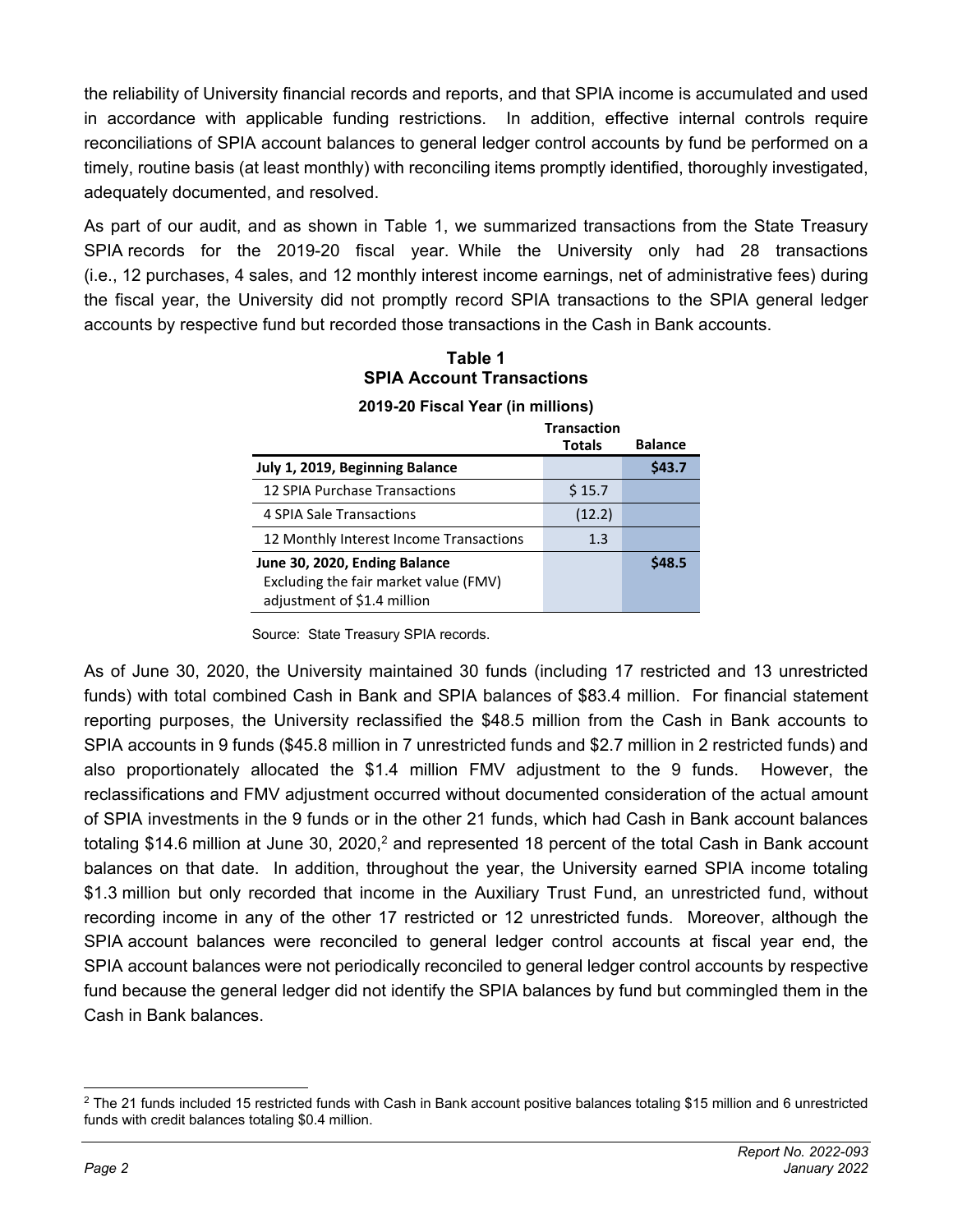In response to our inquiry, University personnel indicated that they account for the monthly transactions and monitor the monthly investment account activities in a single-designated agency fund and distribute the investment balance to nine funds at fiscal year-end for financial statement presentation based on historical SPIA balances maintained and monitored by the Controller's Office.

Our examination disclosed that, at June 30, 2020, the University's financial statement combined total Cash in Bank and SPIA balances agreed with the University's general ledger combined total Cash in Bank and SPIA balances. Notwithstanding, without adherence to the *ICOFA Financial Statement Guide* to promptly record transactions, including SPIA income, by account and fund in the general ledger, there is an increased risk that the separate asset balances may not be appropriately recorded in the general ledger and reported on the financial statements and SPIA income may not be accumulated and used in accordance with applicable funding restrictions.

In addition, absent effective procedures for the timely preparation of SPIA account reconciliations by fund, and prompt resolution of any noted differences, there is an increased risk that any SPIA transaction errors or fraud that may occur will not be timely detected. Moreover, without such procedures, the reliability and transparency of the general ledger financial information throughout the year and the Board's ability to effectively monitor the University's financial position is diminished.

**Recommendation: The University should establish procedures to ensure that Cash in Bank, SPIA, and SPIA income are promptly and accurately recorded by fund consistent with the**  *ICOFA Financial Statement Guide***. In addition, the University should enhance procedures to ensure that reconciliations of SPIA account balances by fund to the general ledger account balances are performed at least monthly, with reconciling items promptly identified, thoroughly investigated, adequately documented, and resolved.** 

## *PRIOR AUDIT FOLLOW-UP*

The University had taken corrective actions for findings included in our report No. 2019-063.

# *OBJECTIVES, SCOPE, AND METHODOLOGY*

The Auditor General conducts operational audits of governmental entities to provide the Legislature, Florida's citizens, public entity management, and other stakeholders unbiased, timely, and relevant information for use in promoting government accountability and stewardship and improving government operations.

We conducted this operational audit from March 2021 through October 2021 in accordance with generally accepted government auditing standards. Those standards require that we plan and perform the audit to obtain sufficient, appropriate evidence to provide a reasonable basis for our findings and conclusions based on our audit objectives. We believe that the evidence obtained provides a reasonable basis for our findings and conclusions based on our audit objectives.

This operational audit focused on information technology resources and related controls; student fees; compensation, construction, other expenses; and other processes and administrative activities.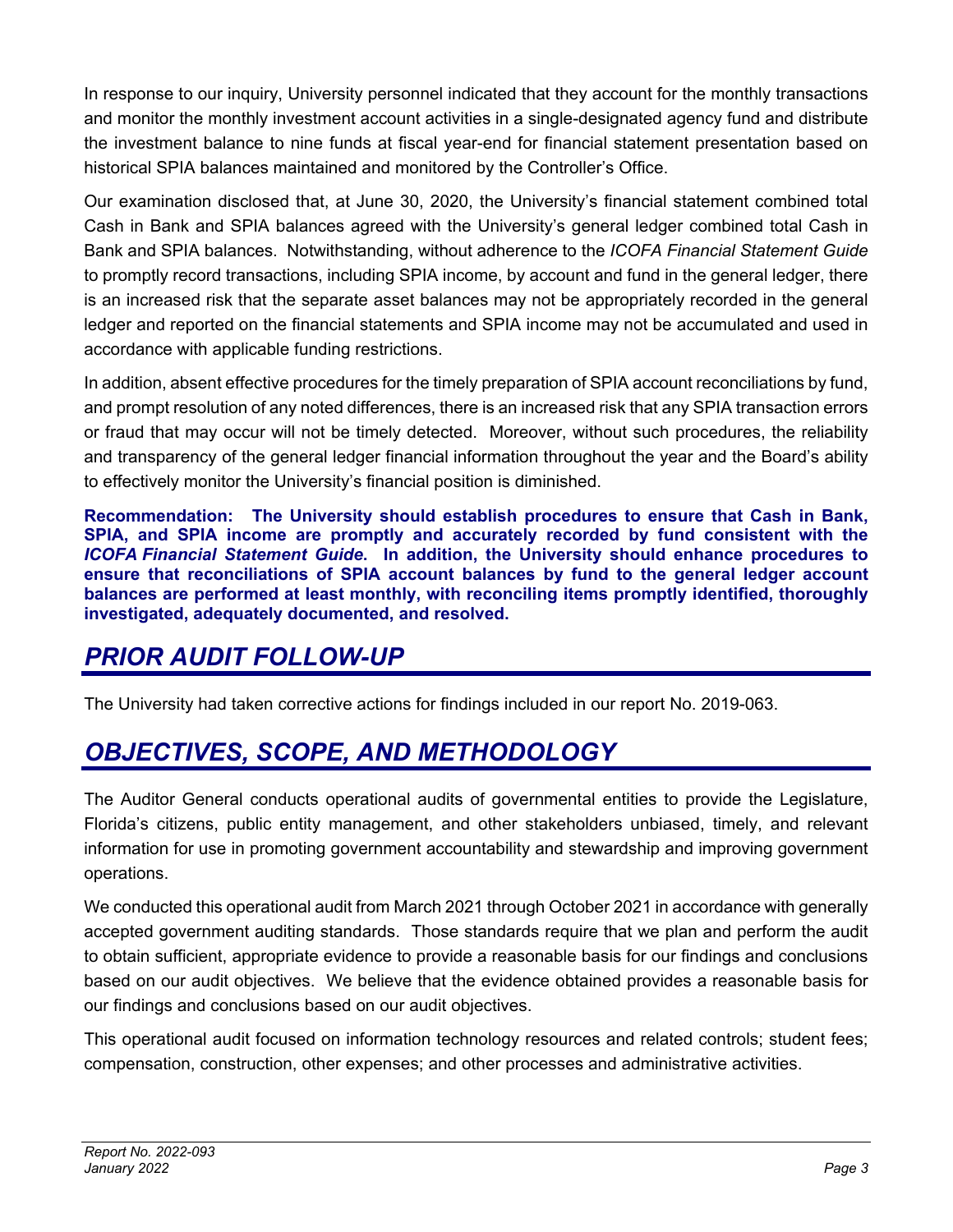For those areas, our audit objectives were to:

- Evaluate management's performance in establishing and maintaining internal controls, including controls designed to prevent and detect fraud, waste, and abuse, and in administering assigned responsibilities in accordance with applicable laws, rules, regulations, contracts, grant agreements, and other guidelines.
- Examine internal controls designed and placed in operation to promote and encourage the achievement of management's control objectives in the categories of compliance, economic and efficient operations, reliability of records and reports, and safeguarding of assets, and identify weaknesses in those controls.
- Determine whether management had taken corrective actions for findings included in our report No. 2019-063.
- Identify statutory and fiscal changes that may be recommended to the Legislature pursuant to Section 11.45(7)(h), Florida Statutes.

This audit was designed to identify, for those areas included within the scope of the audit, weaknesses in management's internal controls significant to our audit objectives; instances of noncompliance with applicable laws, rules, regulations, contracts, grant agreements, and other guidelines; and instances of inefficient or ineffective operational policies, procedures, or practices. The focus of this audit was to identify problems so that they may be corrected in such a way as to improve government accountability and efficiency and the stewardship of management. Professional judgment has been used in determining significance and audit risk and in selecting the particular transactions, legal compliance matters, records, and controls considered.

As described in more detail below, for those programs, activities, and functions included within the scope of our audit, our audit work included, but was not limited to, communicating to management and those charged with governance the scope, objectives, timing, overall methodology, and reporting of our audit; obtaining an understanding of the program, activity, or function; identifying and evaluating internal controls significant to our audit objectives; exercising professional judgment in considering significance and audit risk in the design and execution of the research, interviews, tests, analyses, and other procedures included in the audit methodology; obtaining reasonable assurance of the overall sufficiency and appropriateness of the evidence gathered in support of our audit findings and conclusions; and reporting on the results of the audit as required by governing laws and auditing standards.

Our audit included transactions, as well as events and conditions, occurring during the audit period of January 2020 through December 2020 and selected University actions taken prior and subsequent thereto. Unless otherwise indicated in this report, these records and transactions were not selected with the intent of statistically projecting the results, although we have presented for perspective, where practicable, information concerning relevant population value or size and quantifications relative to the items selected for examination.

An audit by its nature does not include a review of all records and actions of management, staff, and vendors and, as a consequence, cannot be relied upon to identify all instances of noncompliance, fraud, waste, abuse, or inefficiency.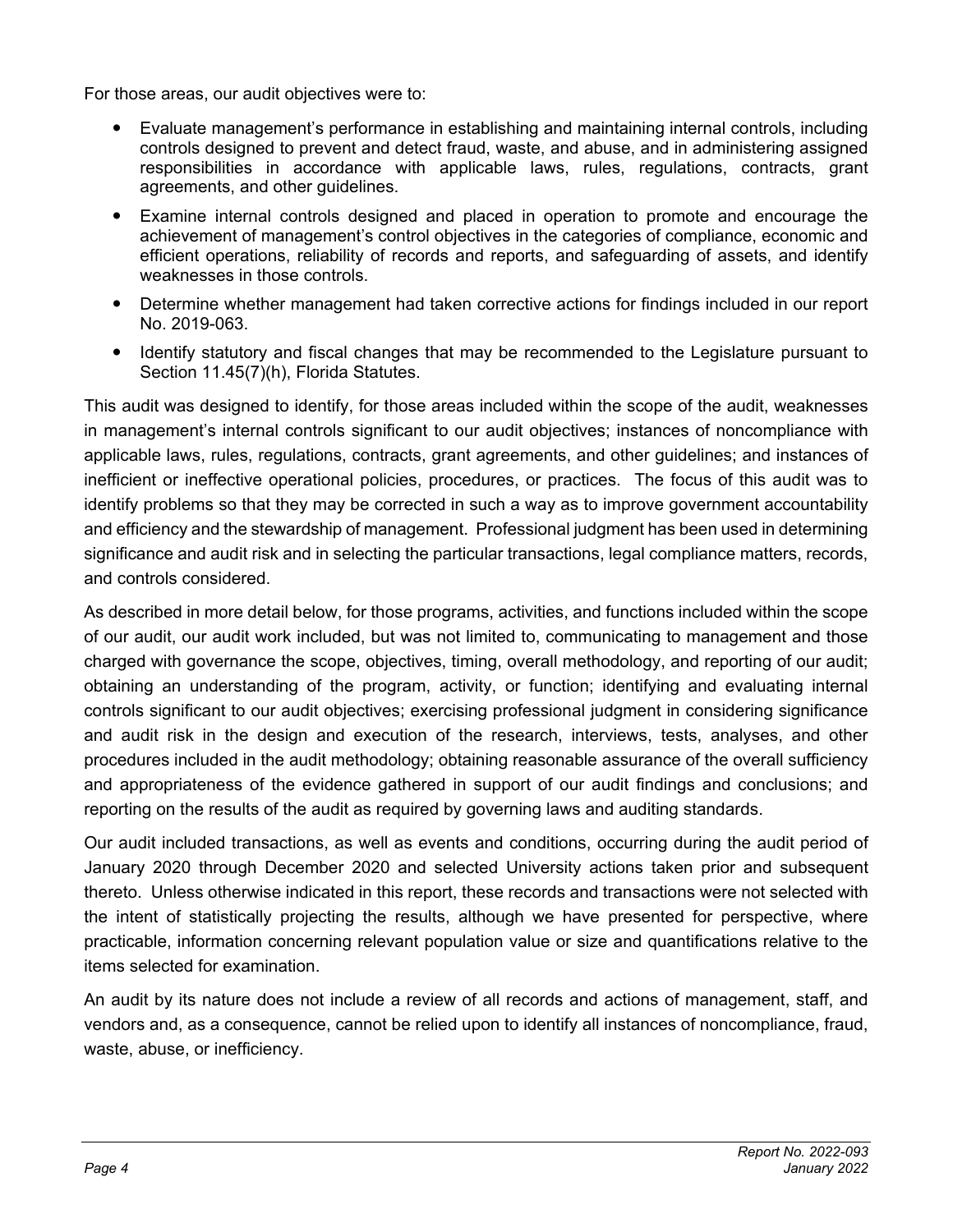In conducting our audit, we:

- Reviewed applicable laws, rules, University policies and procedures, and other guidelines, and interviewed University personnel to obtain an understanding of applicable processes and administrative activities.
- Reviewed University information technology (IT) policies and procedures to determine whether the policies and procedures addressed certain important IT control functions, such as security access, systems development and maintenance, user authentication, and disaster recovery.
- Evaluated University procedures for maintaining and reviewing employee access to IT data and resources. We examined access privileges for the 52 employees with access to selected critical functions within the finance and human resources applications to determine the appropriateness and necessity of the access based on the employees' job duties and user account functions and the adequacy with regard to preventing the performance of incompatible duties.
- Evaluated University procedures for prohibiting employees from soliciting or accepting gifts in connection with any decision, approval, disapproval, or recommendation affecting University purchasing or contracting decisions.
- From the population of 52,454 student receivables totaling \$13.2 million and recorded as of May 2021, examined documentation relating to 40 selected student receivables totaling \$153,040 to determine whether student receivables were properly authorized, adequately documented, and properly recorded; to evaluate the adequacy of the University collection efforts; and to determine whether restrictions on student records and holds on transcripts and diplomas were appropriate and enforced for students with delinquent accounts in accordance with Trustees' regulations established pursuant to Section 1010.03(4), Florida Statutes.
- From the population of 704 uncollectable accounts totaling \$2.2 million written off during the audit period, examined University records to determine whether 30 selected uncollectible accounts totaling \$121,562 written off during the audit period were properly approved.
- Examined University student fee schedules to determine whether the University had the authority for assessing such fees, the University separately accounted for the fees, and the fees did not exceed the limits established in Section 1009.24, Florida Statutes, and Board of Governors (BOG) Regulations 7.001 and 7.003.
- Examined University records for distance learning courses to determine whether distance learning fees were assessed, collected, and separately accounted for in accordance with Section 1009.24(17), Florida Statutes.
- From the population of \$6.8 million of student financial aid, activity and service, health, and athletic fees expended during the audit period, examined documentation supporting selected expenses totaling \$5 million to determine whether the University properly expended the collected fees as required by Section 1009.24, Florida Statutes.
- Examined University records to evaluate the financial condition of the intercollegiate athletic programs and to determine whether the intercollegiate athletic programs were self-supporting in accordance with BOG Regulation 9.013.
- Examined University records and performed analytical procedures to determine whether University auxiliary services, including food, housing, and parking services, were self-supporting on a collective basis.
- From the population of compensation payments totaling \$132.5 million made to 4,053 employees during the audit period, selected payments totaling \$58,193 made to 30 employees and examined the related payroll and personnel records to determine the accuracy of the rate of pay and the validity of employment contracts.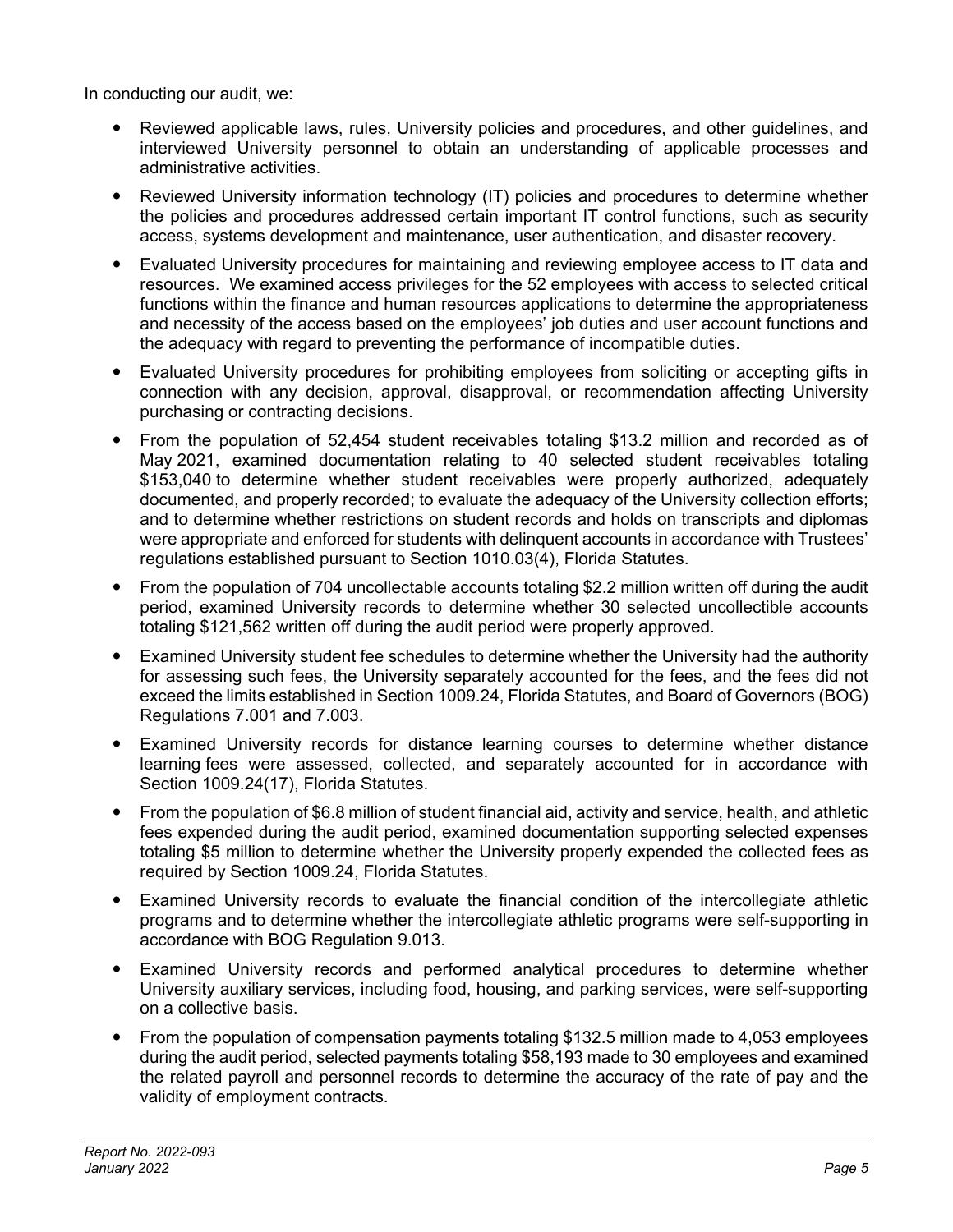- Examined University records to determine whether selected expenses were reasonable; correctly recorded; adequately documented; for a valid University purpose; properly authorized and approved; in compliance with applicable laws, rules, contract terms, and University policies; and whether applicable vendors were properly selected. Specifically, from the population of contracted service expenses totaling \$41.9 million for the audit period, we examined University records supporting 30 selected payments for contracted services totaling \$4.7 million.
- From the population of 3,914 purchasing card (P-card) transactions totaling \$1.2 million during the audit period, examined University records supporting 30 selected P-card transactions totaling \$145,636 to determine whether the P-card program was administered in accordance with University policies and procedures and transactions were not of a personal nature.
- Examined P-card records for the 3 cardholders who separated from University employment during the audit period to determine whether the University timely canceled the cardholders' P-cards.
- From the population of 13 major construction projects with expenses totaling \$56.8 million and in progress during the audit period, selected 9 expenses totaling \$10.9 million related to 2 major construction projects with expenses totaling \$43.6 million and examined University records to determine whether the expenses were made in accordance with contract terms and conditions, University policies and procedures, and provisions of applicable State laws and rules.
- Reviewed documentation related to 2 major construction projects with total construction costs of \$43.6 million during the audit period to determine whether the University's process for selecting design professionals and construction managers was in accordance with State law; the selection process of subcontractors was adequately monitored; the Trustees had adopted a policy establishing minimum insurance coverage requirements for design professionals; design professionals provided evidence of required insurance; and construction funding sources were appropriate.
- Examined University records supporting unspent Public Education Capital Outlay appropriations totaling \$26,482 to determine whether the funds were expended or under the terms of a binding contract by February 1 of the third fiscal year of the appropriation in accordance with Section 216.301(2)(a), Florida Statutes.
- Evaluated University investment policies and procedures during the audit period to determine whether the policies and procedures complied with Section 218.415, Florida Statutes, and adhered to good business practices.
- Determined whether the University maintained a minimum carryforward balance of at least 7 percent of its state operating budget and prepared a spending plan for balances in excess of the 7 percent minimum balance as required by Section 1011.45, Florida Statutes.
- Determined whether education and general carryforward funds were budgeted and used in accordance with BOG Regulation 9.007. Additionally, we determined whether any investment income was properly allocated to the education and general current year and carryforward funds that generated the investment income.
- Examined University records related to Medical Marijuana Education and Research Initiative to determine whether expenses totaling \$2 million during the audit period from that program were made in accordance with Section 381.986(7)(d), Florida Statutes.
- Communicated on an interim basis with applicable officials to ensure the timely resolution of issues involving controls and noncompliance.
- Performed various other auditing procedures, including analytical procedures, as necessary, to accomplish the objectives of the audit.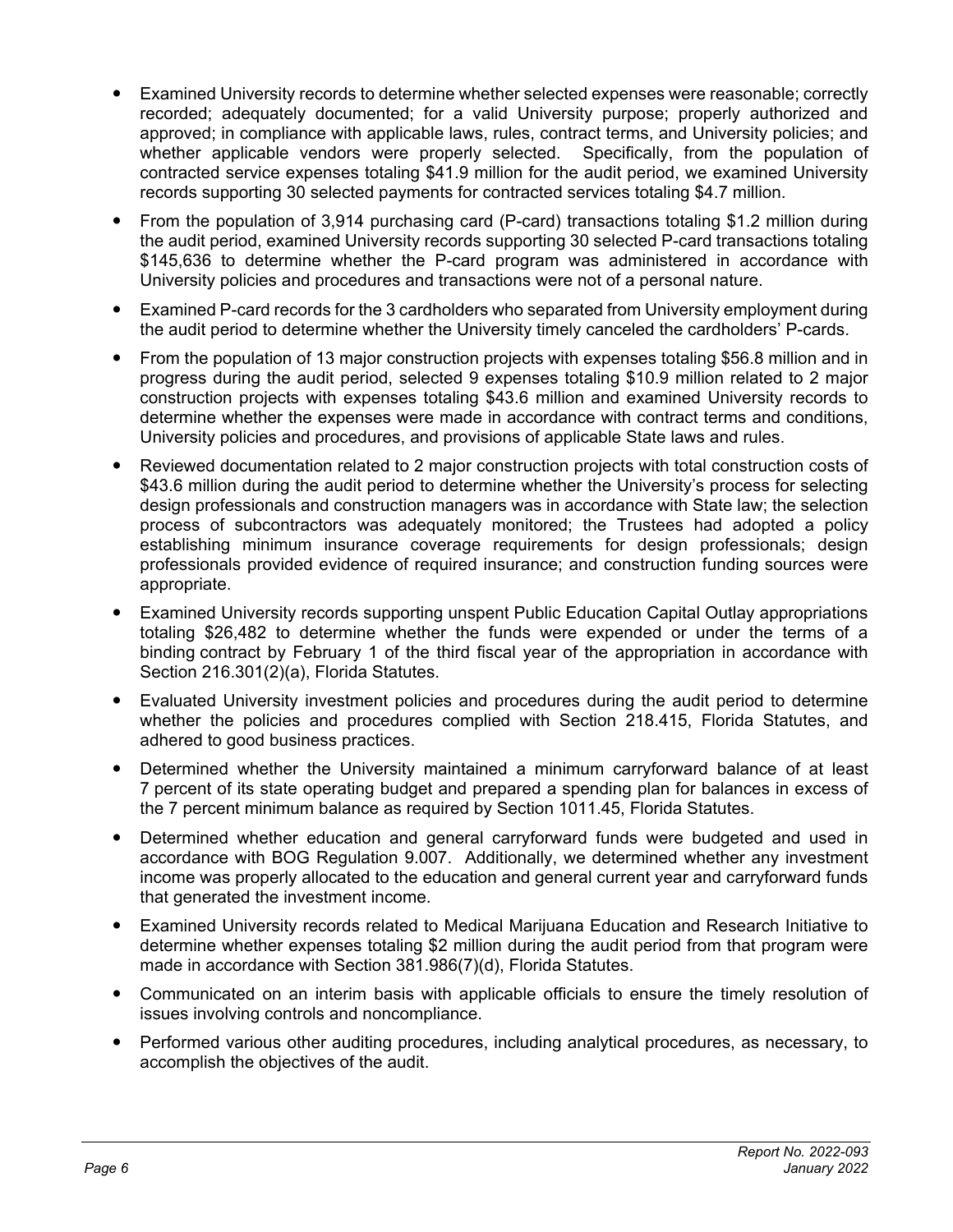• Prepared and submitted for management response the findings and recommendations that are included in this report and which describe the matters requiring corrective actions. Management's response is included in this report under the heading *MANAGEMENT'S RESPONSE*.

## *AUTHORITY*

Section 11.45, Florida Statutes, requires that the Auditor General conduct an operational audit of each University on a periodic basis. Pursuant to the provisions of Section 11.45, Florida Statutes, I have directed that this report be prepared to present the results of our operational audit.

herriel F. Norman

Sherrill F. Norman, CPA Auditor General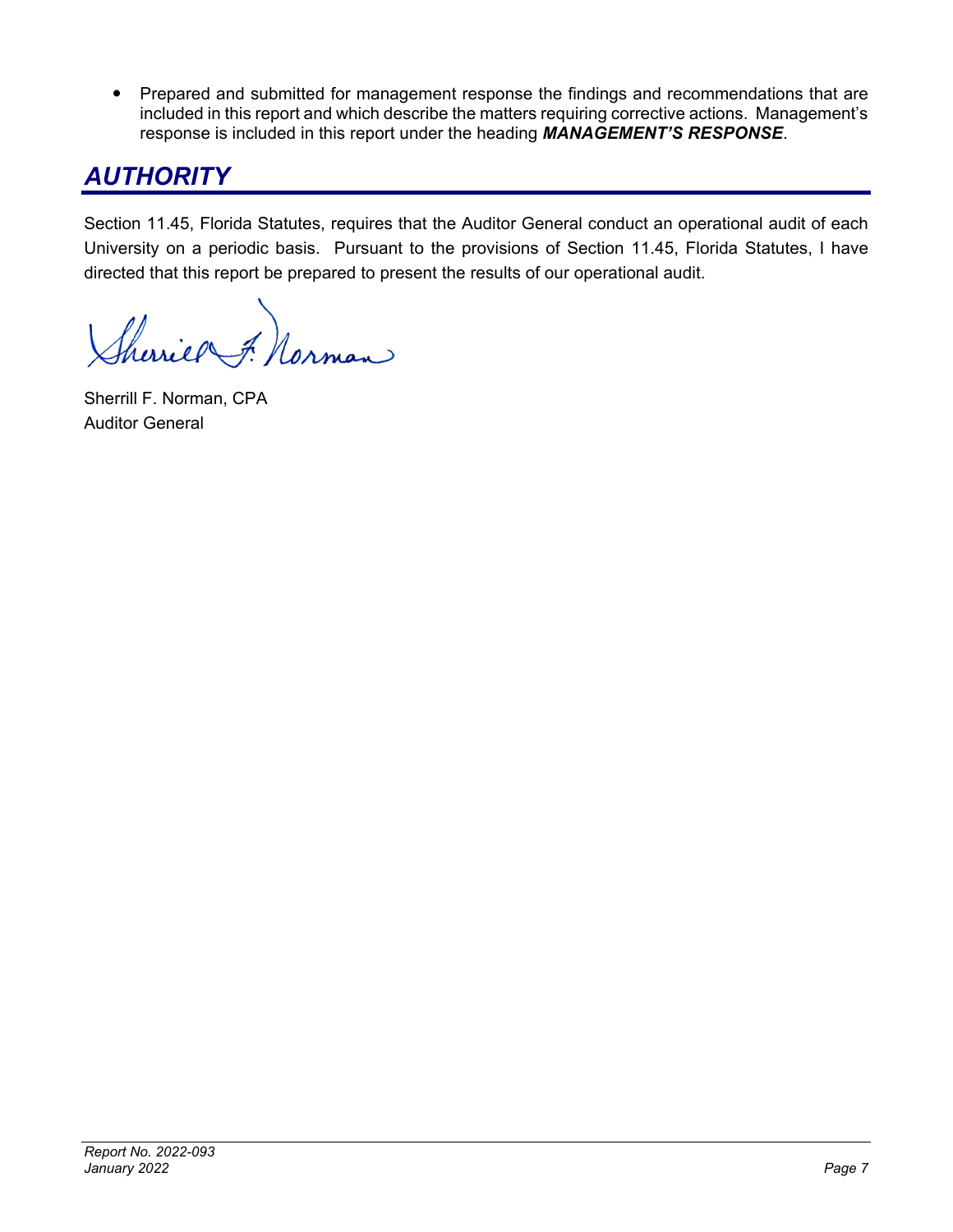### **MANAGEMENT'S RESPONSE**



OFFICE OF THE PRESIDENT

Telephone: (850) 599-3225 Fax:<br>TDD: (850) 561-2152<br>(850) 561-2784

January 11, 2022

Florida Agrícultural and Mechanical Gnibersity

Tallahassee, Florida 32307-3100

Ms. Sherrill F. Norman, CPA **Auditor General** 111 West Madison Street Tallahassee, Florida 32399-1450

Dear Ms. Norman:

Enclosed is our response to the preliminary and tentative finding of the Operational Audit of the Florida Agricultural and Mechanical University (FAMU), for the period January 1, 2020 through December 31, 2020. The responses reflect the actual and proposed corrective actions as well as the estimated completion dates.

We appreciate the work of your staff assigned to the audits of our campus. If there are any questions, please contact me at (850) 599-3225.

Sincerely,

Ralisson Larry Robinson

 $LR:dmb$ 

Enclosures

Cc: W. Rebecca Brown, Interim VP, Finance & Administration/CFO Joseph K. Maleszewski, VP for Audit

FAMU IS AN EQUAL OPPORTUNITY ACCESS UNIVERSARY